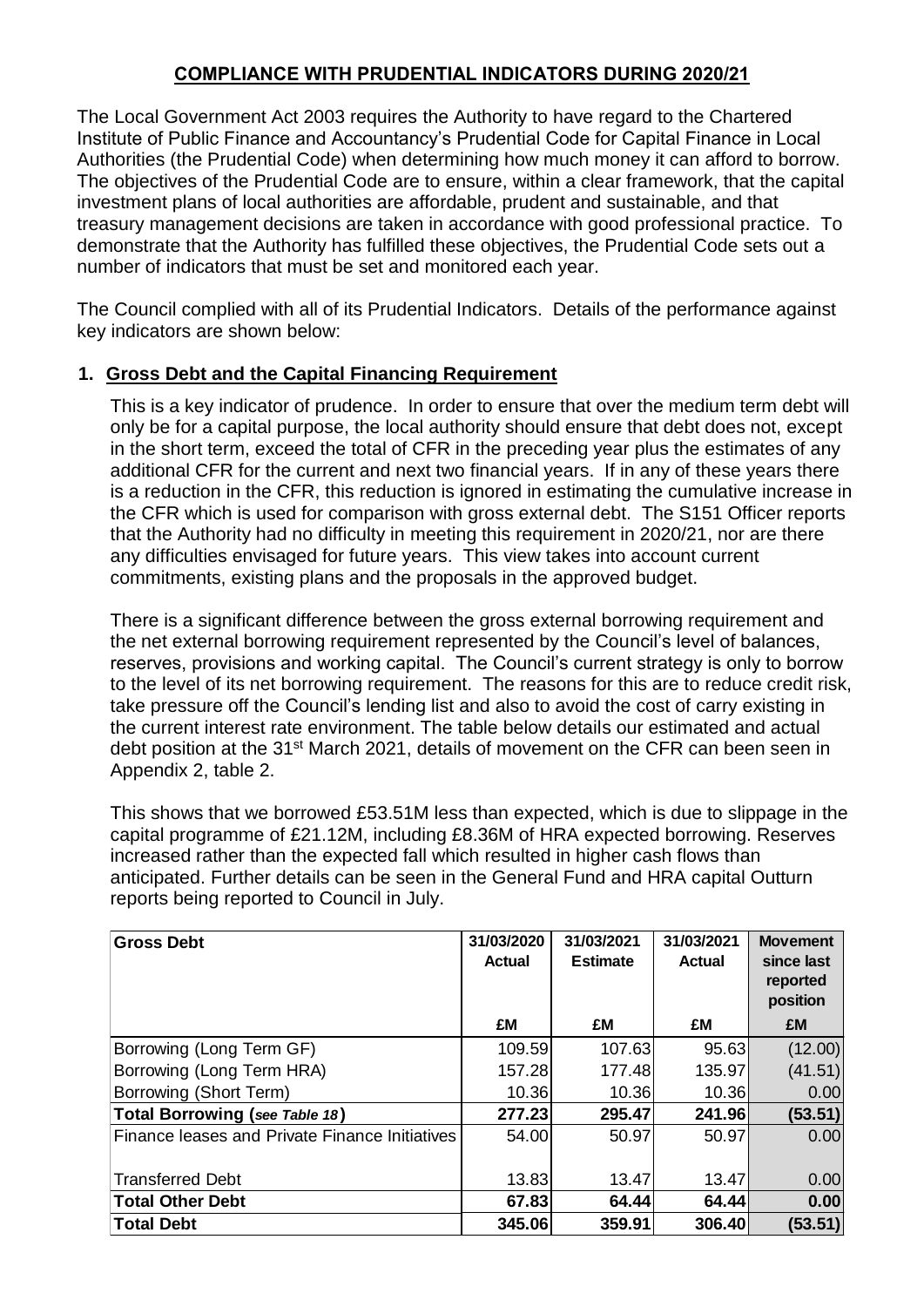# **2. Authorised Limit and Operational Boundary for External Debt**

The Operational Boundary for External Debt is based on the Authority's estimate of most likely, i.e. prudent, but not worst case scenario for external debt. It links directly to the Authority's estimates of capital expenditure, the capital financing requirement and cash flow requirements and is a key management tool for in-year monitoring. Other long-term liabilities comprise finance lease, Private Finance Initiative and other liabilities that are not borrowing but form part of the Authority's debt.

The Authorised Limit for External Debt is the affordable borrowing limit determined in compliance with the Local Government Act 2003. It is the maximum amount of debt that the Authority can legally owe. The authorised limit provides headroom over and above the operational boundary for unusual cash movements.

The S151 Officer confirms that there were no breaches to the Authorised Limit and the Operational Boundary during 2020/21; borrowing at its peak was £306.39M plus other deferred liabilities of £67.83M.

### **3. Upper Limits for Fixed Interest Rate Exposure and Variable Interest Rate Exposure**

These indicators allow the Council to manage the extent to which it is exposed to changes in interest rates. The upper limit for variable rate exposure allows for the use of variable rate debt to offset exposure to changes in short-term rates on our portfolio of investments.

|                                        | <b>Limits for</b><br>2020/21 (%) | <b>Maximum</b><br>during<br>2020/21 (%) | <b>Compliance</b><br>with Limits |
|----------------------------------------|----------------------------------|-----------------------------------------|----------------------------------|
| Upper Limit for Fixed Rate Exposure    | 100                              | 80.8                                    | Yes                              |
| Upper Limit for Variable Rate Exposure | 50                               | 19.2                                    | Yes                              |

### **4. Total Principal Sums Invested for Longer Than a Year**

This indicator allows the Council to manage the risk inherent in investments longer than a year and the limit is set at £100M. In 2020/21 the actual principal sum invested peaked at £30.17M but has currently reduced to £28.06M, as £2.11M bond matured in June 2021. This reflects the withdrawal from the Bonds market where the return is no longer attractive and to only borrow when cash flow dictate.

### **5. Ratio of Financing Costs to Net Revenue Stream**

This is an indicator of affordability and highlights the revenue implications of existing and proposed capital expenditure by identifying the proportion of the revenue budget required to meet borrowing costs. The ratio is based on the forecast of net revenue expenditure in the medium term financial model. The upper limit for this ratio is currently set at 15% and will remain so for the General Fund to allow for known borrowing decision in the next two years and to allow for additional borrowing affecting major schemes. The table below shows the likely position based on the proposed capital programme (including cost of long term liabilities).

This indicator is not so relevant for the HRA, as financing costs have been built into their 30 year business plan, including the voluntary payment of MRP. No problem is seen with